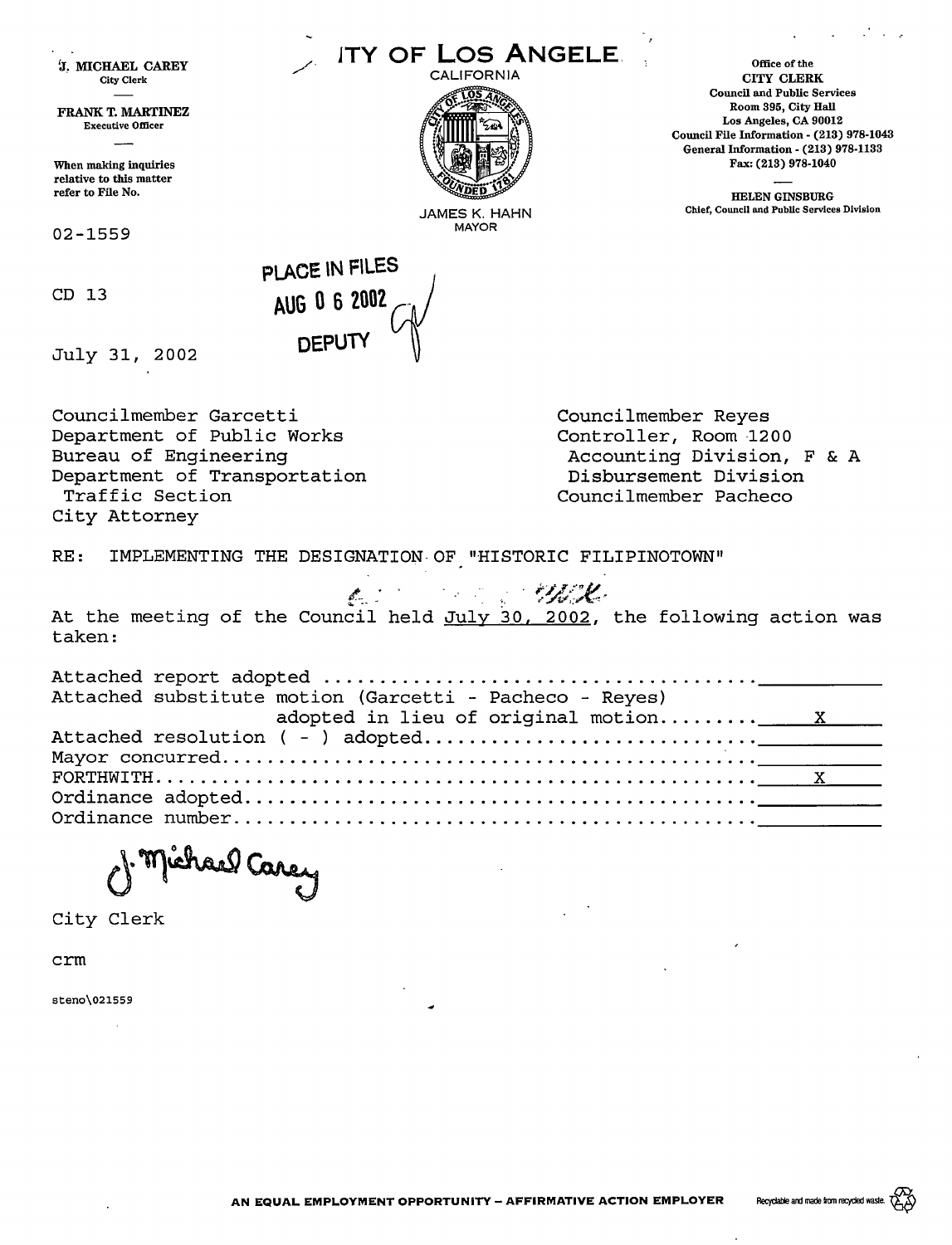## **SUBSTITUTE Item 73**

## **MOTION**

The City of Los Angeles comprises a variety of communities that make up our rich existence as a multi-cultural metropolis. The City has recognized this for many years and has periodically designated certain geographic areas with names based upon historical significance, current cultural attributes, location and other unique characteristics.

· Within Council District 13 there is a significant population of persons of Filipino ancestry and Filipino-Americans who call the district home. In particular, there is a high concentration of persons of Filipino ancestry in the area commonly referred to as the Temple-Beverly corridor. Today, persons of Filipino background comprise the second largest group of Asian origin people in Los Angeles County with 261,794 residing in the county.

Within this corridor and its proximity, there are several Filipino businesses, restaurants, churches, community organizations, social services, and health clinics. It is a community of Filipino homeowners and renters as well.

Several residents, community members, and community organizations have requested the City to officially designate a specific area as "Historic Filipinotown". Council District 13 has worked with key residents, community members, and organizations to form an "Historic Filipinotown" Committee to look at the official designation of an "Historic Filipinotown." This effort has included reaching out to the community through community consultative groups to receive their reaction and vision of an "Historic Filipinotown." There has been overwhelming support by the community and a commitment to work towards the positive development of the area, once designated as "Historic Filipinotown."

In order to proceed with this designation, action is needed to approve it and to direct the Department of Public Works (Bureau of Engineering) and Department of Transportation to provide the necessary resources to implement the designation of "Historic Filipinotown."

I THEREFORE MOVE that the area bounded on the east by Glendale Boulevard, on the north by the 101 Freeway, on the west by Hoover Street, and the south by Beverly Boulevard be designated as "Historic Filipinotown."

I FURTHER MOVE that the Department of Public Works be directed to implement the designation of "Historic Filipinotown."

I FURTHER MOVE that the Department of Transportation be instructed to design and install signs at appropriate locations in order to identify "Historic Filipinotown."

Substitute MOTION PRESENTED BY: CLC+1-<br>**ADOPTED** ERIC GARCETTI<br>Councilmember. 13th District **INIGINAL MOTION** Councilmember, 13th District THE TELL COUNCILIEUT IS NOT TELL COUNCILIEMENT, 13th District<br>JUL 3 0 2002<br>ARRIVER AVEVALUANCE SECONDED BY: 2006 **L0S ANGELES CITY COUNCIL FORTHWITH**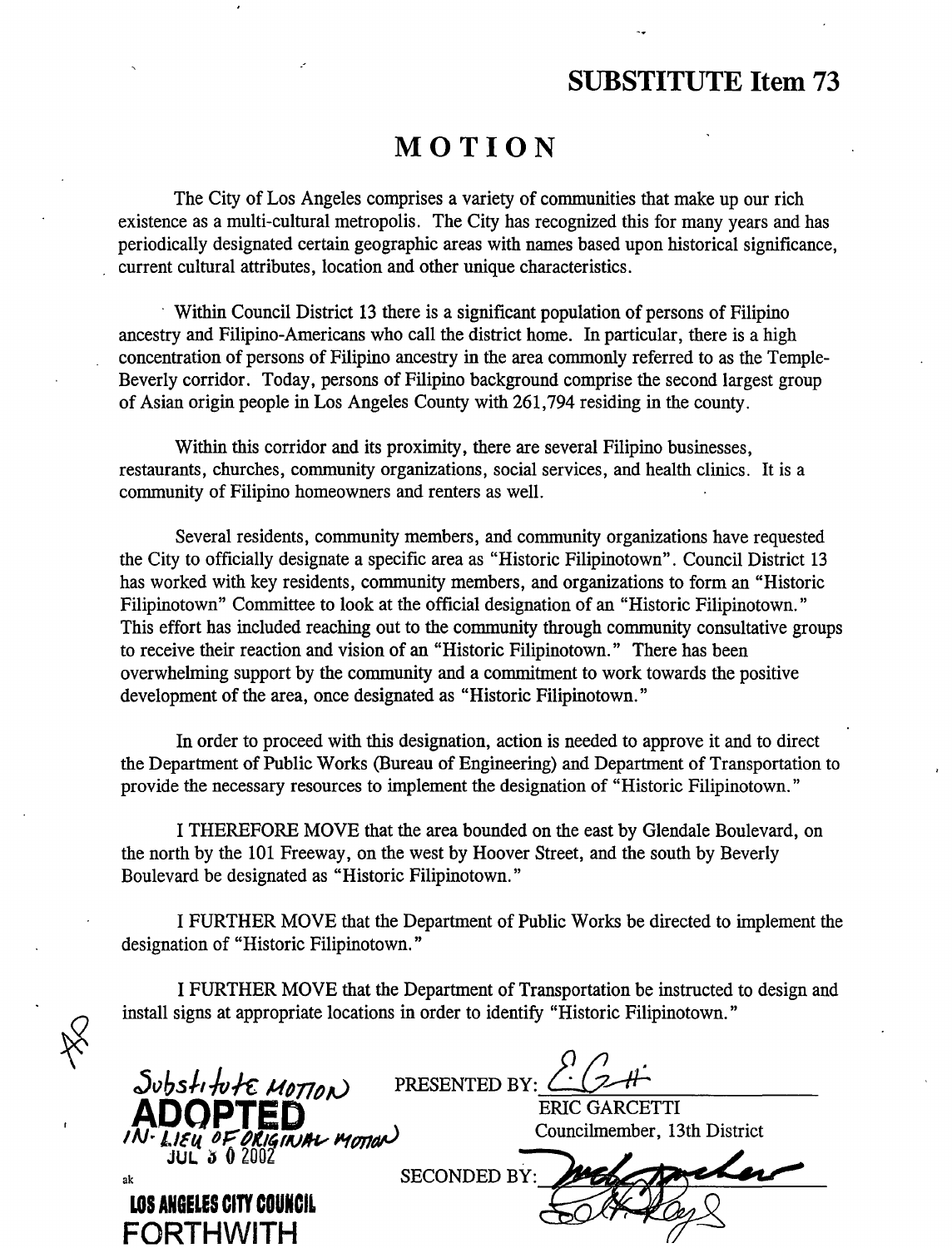ACAN

## r~-- I I Gl; ·i CV.. .. FOR PLi\CEMENT DN NEXT E *#t* **78** · **M O T I O N<sup>2</sup> AR COUNCIL AGENDA TO BE POSTED** <u>L. . **JUL 19** 2002</u>

The City of Los Angeles comprises a variety of communities that make up our rich existence as a multi-cultural metropolis. The City has recognized this for many years and has periodically designated certain geographic areas with names based upon historical significance, current cultural attributes, location and other unique characteristics.

Within Council District 13 there is a significant population of persons of Filipino ancestry and Filipino-Americans who call the district home. In particular, there is a high concentration of persons of Filipino ancestry in the area commonly referred to as the Temple-Beverly corridor. Persons of Filipino origin have populated and continue to populate this area ever since the first large-scale immigration and migration of Filipinos in the early twentieth century. Today, persons of Filipino background comprise the second largest group of Asian origin people in Los Angeles County with 261,794 residing in the county.

Within this corridor and its proximity, there are several Filipino businesses, restaurants, churches, community organizations, social services, and health clinics. It is a community of Filipino homeowners and renters as well.

Several residents, community members, and community organizations have requested the City to officially designate a specific area as "Historic Filipinotown". Council District 13 has worked with key residents, community members, and organizations to form an "Historic Filipinotown" Committee to look at the official designation of an "Historic Filipinotown." This effort has included reaching out to the community through community consultative groups to receive their reaction and vision of an "Historic Filipinotown." There has been overwhelming support by the community and a commitment to work towards the positive development of the area, once designated as "Historic Filipinotown."

In order to proceed with this designation, action is needed to approve it and to direct the Department of Public Works (Bureau of Engineering) and Department of Transportation to provide the necessary resources to implement the designation of "Historic Filipinotown."

I THEREFORE MOVE that the area bounded on the east by Glendale Boulevard, on the north by the 101 Freeway, on the west by Hoover Street, and the south by Beverly Boulevard be designated as "Historic Filipinotown."

I FURTHER MOVE that the Department of Public Works be directed to implement the designation of "Historic Filipinotown."

I FURTHER MOVE that the Department of Transportation be instructed to design and install signs at appropriate locations in order to identify "Historic Filipinotown."

SECONDED BY:  $\epsilon$ 

 $JUL 26 2002 - Mecking Cuncelled$ 

ak

PRESENTED BY:  $\sqrt{\frac{1}{\text{RRIC GARCHTI}}}$ ERIC GARCETTI

Councilmember, 13th District

**JUL 3 0 2002 - Received and Filed**